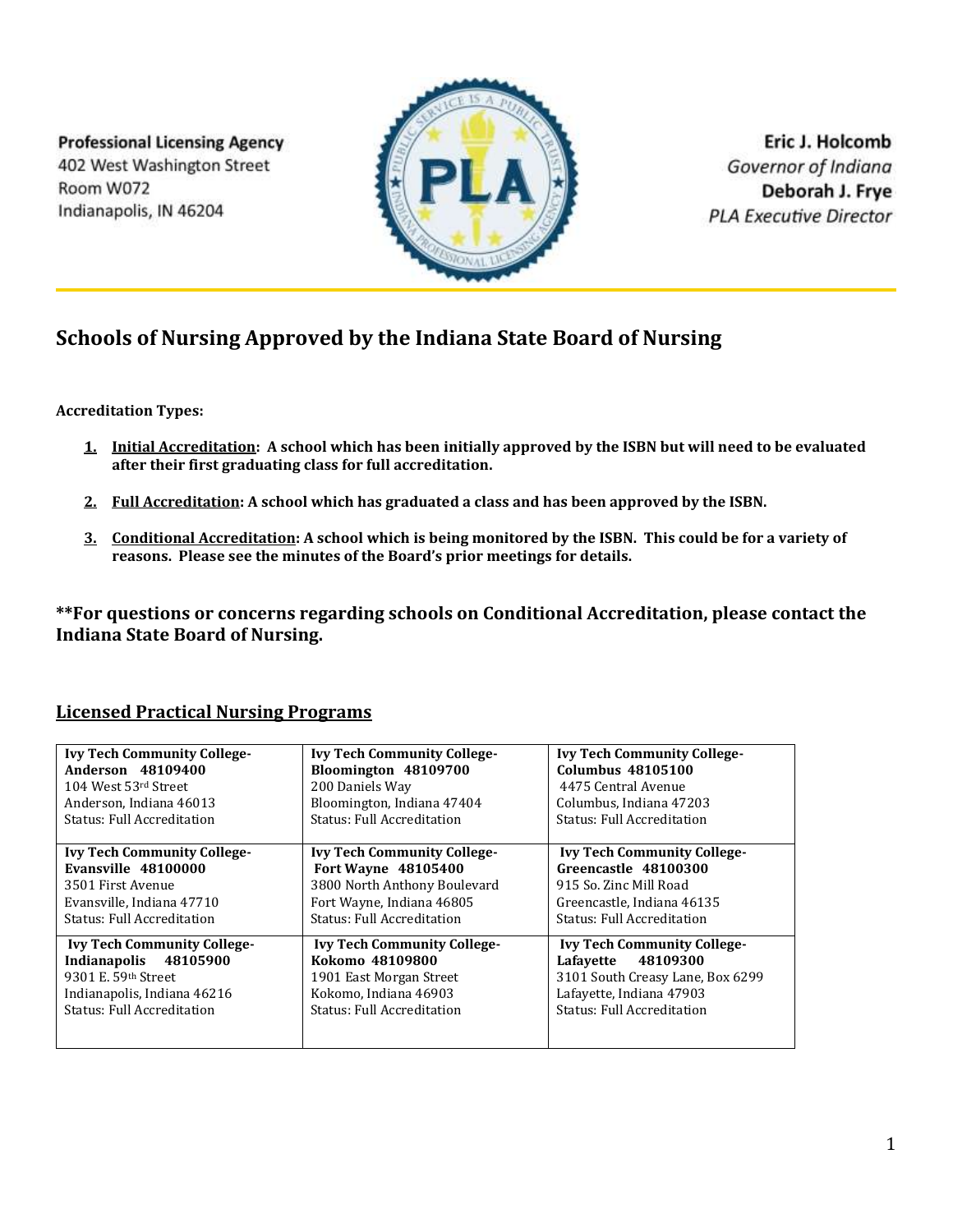| <b>Ivy Tech Community College -Lake</b><br>County (Crown Point) 48100100<br>9900 Connecticut Drive                                                                             | <b>Ivy Tech Community College</b><br>Lawrenceburg 48110300<br>50 Walnut St.                                                                                                                 | <b>Ivy Tech Community College-</b><br>Madison<br>48106000<br>590 Ivy Tech Drive                                                                                        |
|--------------------------------------------------------------------------------------------------------------------------------------------------------------------------------|---------------------------------------------------------------------------------------------------------------------------------------------------------------------------------------------|------------------------------------------------------------------------------------------------------------------------------------------------------------------------|
| Crown Point, In. 46307<br><b>Status: Full Accreditation</b>                                                                                                                    | Lawrenceburg, In. 47025<br><b>Status: Full Accreditation</b>                                                                                                                                | Madison, Indiana 47250<br><b>Status: Full Accreditation</b><br><b>REOPENING 2018</b>                                                                                   |
| <b>Ivy Tech Community College</b><br><b>Marion 48????</b><br>261 S. Commerce Drive<br>Marion, IN. 46953<br><b>Status: Full Accreditation</b>                                   | <b>Ivy Tech Community College-</b><br><b>Muncie</b><br>48100200<br>4301 South Cowan Road<br>Muncie, Indiana 47303<br><b>Status: Full Accreditation</b>                                      | <b>Ivy Tech Community College</b><br><b>Richmond</b><br>48109900<br>2357 Chester Blvd.<br>Richmond, In. 47374<br><b>Status: Full Accreditation</b>                     |
| <b>Ivy Tech Community College-</b><br>Sellersburg 48109500<br>8204 Highway 311<br>Sellersburg, Indiana 47172<br><b>Status: Full Accreditation</b>                              | <b>Ivy Tech Community College-</b><br><b>South Bend 48105000</b><br>220 Dean Johnson Boulevard<br>South Bend, Indiana 46601<br><b>Status: Full Accreditation</b>                            | <b>Ivy Tech Community College-</b><br>48105200<br><b>Terre Haute</b><br>8000 Education Drive<br>Terre Haute, Indiana 47802<br><b>Status: Full Accreditation</b>        |
| <b>Ivy Tech Community College-</b><br>Valparaiso 48109200<br>3100 Ivy Tech Drive<br>Valparaiso, Indiana 46383<br>Status: Full Accreditation<br><b>CLOSED PROGRAMS</b>          | Vincennes University 48109000<br>1002 North First Street<br>Vincennes, Indiana 47591<br><b>Status: Full Accreditation</b>                                                                   | <b>Vincennes University-Jasper</b><br>48106100<br>850 College Avenue<br>Jasper, Indiana 47546<br><b>Status: Full Accreditation</b>                                     |
| Brown Mackie College- Fort Wayne<br>48203300<br>3000 East Coliseum Blvd.<br>Fort Wayne, Indiana 46805<br><b>Status: Full Accreditation</b><br><b>CLOSED</b>                    | Brown Mackie College-Indianapolis<br>48100500<br>1200 N. Meridian Street, Suite 100<br>Indianapolis, Indiana 46204-1017<br><b>Status: Initial Accreditation</b><br><b>CLOSING 2017</b>      | Brown Mackie College-South Bend<br>483202600<br>1030 East Jefferson Boulevard<br>South Bend, Indiana 46617<br><b>Status: Full Accreditation</b><br><b>CLOSING 2017</b> |
| <b>Everest College</b><br>8585 Broadway, Suite 550<br>Merrillville, Indiana 46410<br><b>Status: Full Accreditation</b><br><b>CLOSING SUMMER 2015</b>                           | Marion Community School of Practical<br>Nursing - 107 South Pennsylvania<br>Marion, Indiana 46952<br><b>Status: Conditional Accreditation</b><br>(Effective December 2012)<br><b>CLOSED</b> | J. Everett Light Career Center<br>1901 East 86th Street<br>Indianapolis, Indiana 46240<br><b>Status: Full Accreditation</b><br><b>CLOSED DECEMBER 2014</b>             |
| Medtech College-Indianapolis<br>48200500<br>6612 East 75th Street, Suite 500<br>Indianapolis, Indiana 46250<br><b>Status: Full Accreditation</b><br><b>CLOSED</b>              | Medtech College-Fort Wayne<br>48100600<br>7230 Engle Road<br>Fort Wayne, Indiana 46804<br><b>Status: Full Accreditation</b><br><b>CLOSED</b>                                                | Medtech College-Greenwood<br>48<br>1500 American Way<br>Greenwood, Indiana 46143<br><b>Status: Full Accreditation</b><br><b>CLOSED</b>                                 |
| V.R. Ashwood 48110000<br>5518 Calumet Ave.<br>Hammond, Indiana 46320<br><b>Status: Conditional Accreditation</b><br><b>CLOSING June 2017</b>                                   | <b>Harrison College Ft. Wayne</b><br>6413 Clinton St.<br>48110100<br>Ft. Wayne, In. 46825<br>Initial accreditation<br>Opening Fall 2017<br><b>CLOSED September 2018</b>                     | <b>Harrison College</b><br>48110200<br>8150 Brookville Road<br>Indianapolis, Indiana 46239<br>Status: Full Accreditation<br><b>CLOSED September 2018</b>               |
| <b>Brightwood College (formerly</b><br>Kaplan)<br>4200So. East St. 48103000<br>Indianapolis, Indiana 46227<br><b>Status: Full Accreditation</b><br><b>CLOSED November 2018</b> |                                                                                                                                                                                             |                                                                                                                                                                        |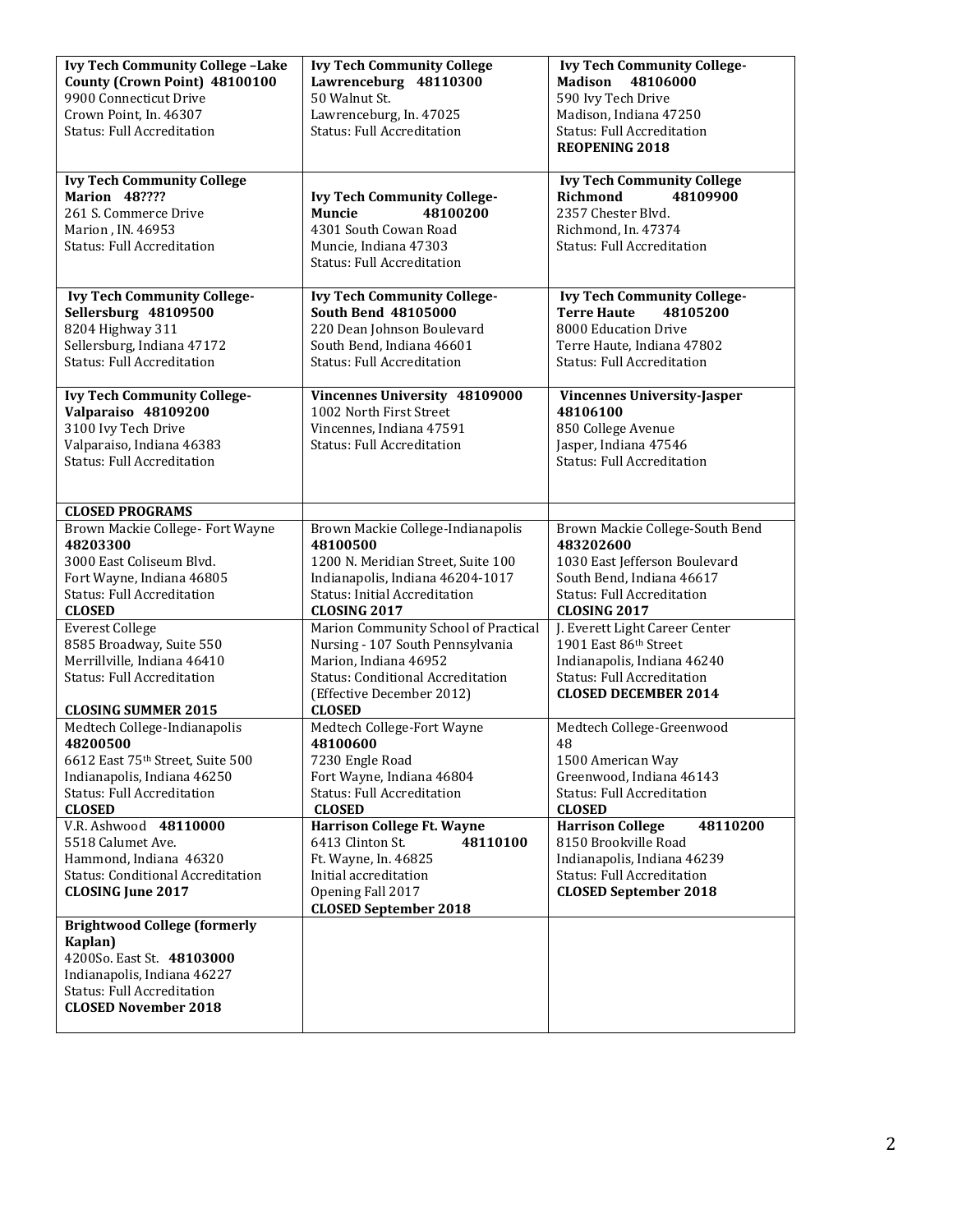| Ancilla Domini College 48402200          | Bethel College 48400900            | Fortis College 48408500                   |
|------------------------------------------|------------------------------------|-------------------------------------------|
| P.O. Box 1, 9601 Union Road              | 1001 Bethel Circle                 | 9001 N. Wesleyan Road, Suite 101          |
|                                          |                                    |                                           |
| Donaldson, Indiana 46513                 | Mishawaka, Indiana 46545           | Indianapolis, Indiana 46268               |
| <b>Status: Full Accreditation</b>        | <b>Status: Full Accreditation</b>  | <b>Status: Conditional Accreditation</b>  |
|                                          |                                    |                                           |
| <b>Ivy Tech Community College-</b>       | <b>Ivy Tech Community College-</b> | <b>Ivy Tech Community College-</b>        |
|                                          |                                    |                                           |
| Anderson<br>48409100                     | Bloomington<br>48401500            | <b>Columbus 48404100</b>                  |
| 104 West 53rd Street                     | 200 Daniels Way                    | 4475 Central Avenue                       |
| Anderson, Indiana 46013                  | Bloomington, Indiana 47404         | Columbus, Indiana 47203                   |
|                                          |                                    |                                           |
| <b>Status: Full Accreditation</b>        | <b>Status: Full Accreditation</b>  | <b>Status: Full Accreditation</b>         |
|                                          |                                    |                                           |
|                                          |                                    |                                           |
|                                          | <b>Ivy Tech Community College-</b> | <b>Ivy Tech Community College-</b>        |
|                                          |                                    |                                           |
| <b>Ivy Tech Community College-</b>       | Fort Wayne 48403200                | Greencastle 48100300                      |
| Evansville 48400300                      | 3800 North Anthony Blvd            | 915 So. Zinc Mill Road                    |
| 3501 First Avenue                        | Fort Wayne, Indiana 46805          | Greencastle, Indiana 46135                |
|                                          | <b>Status: Full Accreditation</b>  | <b>Status: Full Accreditation</b>         |
| Evansville, Indiana 47710                |                                    |                                           |
| <b>Status: Full Accreditation</b>        |                                    |                                           |
| <b>Ivy Tech Community College-</b>       | <b>Ivy Tech Community College-</b> | <b>Ivy Tech Community College-</b>        |
| Indianapolis 48401300                    | Kokomo 48402100                    | 48400200<br>Lafayette                     |
| 9301 E. 59th Street                      | 1901 East Morgan Street            | 3101 South Creasy Lane, Box 6299          |
|                                          |                                    |                                           |
| Indianapolis, Indiana 46216              | Kokomo, Indiana 46903              | Lafayette, Indiana 47903                  |
| <b>Status: Full Accreditation</b>        | <b>Status: Full Accreditation</b>  | <b>Status: Full Accreditation</b>         |
|                                          |                                    |                                           |
| <b>Ivy Tech Community College -Lake</b>  | <b>Ivy Tech Community College</b>  | <b>Ivy Tech Community College-</b>        |
| <b>County (Crown Point)</b><br>4840000   | Lawrenceburg 48409300              | Madison 48401100                          |
|                                          |                                    |                                           |
| 9900 Connecticut Drive                   | 50 Walnut St.                      | 590 Ivy Tech Drive                        |
| Crown Point, In. 46307                   | Lawrenceburg, In. 47025            | Madison, Indiana 47250                    |
| <b>Status: Full Accreditation</b>        | <b>Status: Full Accreditation</b>  | <b>Status: Full Accreditation</b>         |
|                                          |                                    |                                           |
|                                          |                                    |                                           |
|                                          |                                    | <b>REOPENING 2018</b>                     |
|                                          |                                    |                                           |
| <b>Ivy Tech Community College Marion</b> | <b>Ivy Tech Community College-</b> | <b>Ivy Tech Community College</b>         |
| 48408900                                 | <b>Muncie</b>                      | Richmond<br>48400100                      |
|                                          |                                    |                                           |
| 261 S. Commerce Drive                    | 48400800                           | 2357 Chester Blvd.                        |
| Marion, IN. 46953                        | 4301 South Cowan Road              | Richmond, In. 47374                       |
| <b>Status: Full Accreditation</b>        | Muncie, Indiana 47303              | Status: Full accreditation                |
|                                          | <b>Status: Full Accreditation</b>  |                                           |
|                                          |                                    |                                           |
|                                          |                                    |                                           |
| <b>Ivy Tech Community College-</b>       | <b>Ivy Tech Community College-</b> | <b>Ivy Tech Community College-</b>        |
| <b>Sellersburg</b><br>48401400           | <b>South Bend</b><br>48405400      | <b>Terre Haute 48407900</b>               |
| 8204 Highway 311                         | 220 Dean Johnson Boulevard         | 8000 Education Drive                      |
|                                          |                                    |                                           |
| Sellersburg, Indiana 47172               | South Bend, Indiana 46601          | Terre Haute, Indiana 47802                |
| <b>Status: Full Accreditation</b>        | <b>Status: Full Accreditation</b>  | <b>Status: Full Accreditation</b>         |
|                                          |                                    |                                           |
| <b>Ivy Tech Community College-</b>       | <b>University of Saint Francis</b> | <b>University of Saint Francis -Crown</b> |
| <b>Valparaiso</b><br>48402500            | 48400500                           | Point<br>48405700                         |
|                                          |                                    |                                           |
| 3100 Ivy Tech Drive                      | 2701 Spring Street                 | 12800 Mississippi Pkway, Pavilion U       |
| Valparaiso, Indiana 46383                | Fort Wayne, Indiana 46808          | Crown Point, Indiana 46307                |
| <b>Status: Full Accreditation</b>        | <b>Status: Full Accreditation</b>  | <b>Status: Full Accreditation</b>         |
|                                          |                                    |                                           |
|                                          |                                    |                                           |
| Vincennes University 48407600            | Vincennes University Jasper-       |                                           |
| 1002 North First Street                  | 48408800                           |                                           |
| Vincennes, Indiana 47591                 | 850 College Avenue                 |                                           |
| Status: Full accreditation               | Jasper, Indiana 47546              |                                           |
|                                          | Status: Full accreditation         |                                           |
|                                          |                                    |                                           |
|                                          |                                    |                                           |
|                                          |                                    |                                           |
|                                          |                                    |                                           |
|                                          |                                    |                                           |
|                                          |                                    |                                           |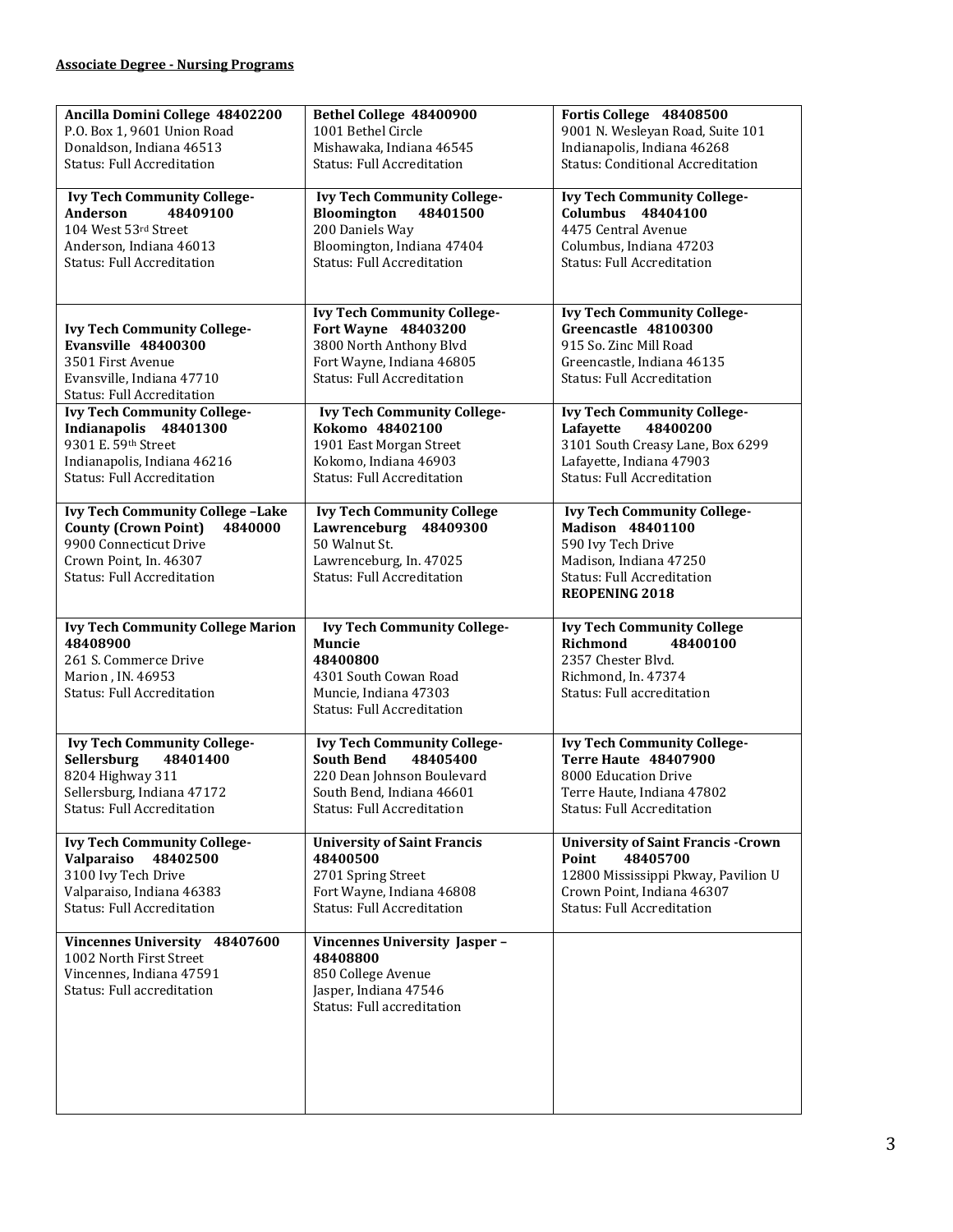| <b>CLOSED PROGRAMS</b>                                                                                                                                                         |                                                                                                                                                                     |                                                                                                                                                                    |
|--------------------------------------------------------------------------------------------------------------------------------------------------------------------------------|---------------------------------------------------------------------------------------------------------------------------------------------------------------------|--------------------------------------------------------------------------------------------------------------------------------------------------------------------|
| Medtech College Fort Wayne<br>48401900<br>7230 Engle Road<br>Fort Wayne, Indiana 46804<br><b>CLOSED</b>                                                                        | Medtech College Greenwood<br>48403500<br>1500 American Way<br>Greenwood, Indiana 46142<br><b>CLOSED</b>                                                             | Medtech College Indianapolis<br>48405500<br>6612 E 75th Street, Suite 500<br>Indianapolis, Indiana 46250<br><b>CLOSED</b>                                          |
| MJS School of Nursing 48408600<br>8315 Virginia Street, Suite 16<br>Merrillville, Indiana 46410<br><b>Status: Initial Accreditation</b><br><b>CLOSED</b>                       | Purdue University<br>North Central 48406600<br>1401 South US Highway 421<br>Westville, Indiana 46391<br><b>Status: Full Accreditation</b><br><b>CLOSED</b>          | Purdue University<br>Calumet 48406500<br>2200 169th Street<br>Hammond, Indiana 46323<br><b>Status: Full Accreditation</b><br><b>CLOSED</b>                         |
| Indiana Dabney University<br>5217 S. Hohman Avenue<br>Hammond, Indiana 46320<br>Status: Accreditation Withdrawn as of<br>7/11/2014 CLOSED                                      | Brown Mackie College- Fort Wayne<br>48404700<br>3000 East Coliseum Blvd.<br>Fort Wayne, Indiana 46805<br>Status <b>CLOSED</b>                                       | <b>Everest College</b><br>8585 Broadway, Suite 550<br>Merrillville, Indiana 46410<br><b>Status: Initial Accreditation</b><br><b>CLOSED</b>                         |
| <b>ITT Technical Institute- South Bend</b><br>48408400<br>17390 Dugdale Drive, Suite 100<br>South Bend, Indiana 46635<br><b>Status: Initial Accreditation</b><br><b>CLOSED</b> | ITT Technical Institute- Fort Wayne<br>48408100<br>2810 Dupont Commerce Court<br>Fort Wayne, Indiana 46825<br><b>Status: Initial Accreditation</b><br><b>CLOSED</b> | ITT Technical Institute-Indianapolis<br>484037700<br>9511 Angola Court<br>Indianapolis, Indiana 46268<br><b>Status: Conditional Accreditation</b><br><b>CLOSED</b> |
| ITT Technical Institute- Merrillville<br>48408300<br>8488 Georgia Street<br>Merrillville, Indiana 46410<br>Status: Initial Accreditation<br><b>CLOSED</b>                      | ITT Technical Institute-Newburgh<br>48408200<br>10999 Stahl Road<br>Newburgh, Indiana 47630<br><b>Status: Conditional Accreditation</b><br><b>CLOSED</b>            | University of Indianapolis 48407300<br>1400 East Hanna Avenue<br>Indianapolis, Indiana 46227<br><b>Status: Full Accreditation</b><br><b>CLOSING MAY 2015</b>       |
| <b>Harrison College Ft. Wayne</b><br>6413 Clinton St. 48408700<br>Ft. Wayne, In. 46825<br>Initial accreditation<br><b>CLOSED Sept. 2018</b>                                    | 48403000<br><b>Harrison College</b><br>8150 Brookville Road<br>Indianapolis, Indiana 46239<br><b>Status: Full Accreditation</b><br>CLOSED Sept. 2018                |                                                                                                                                                                    |

## **Baccalaureate Degree Nursing Programs**

| Anderson University 48500600      | Ball State University 48501500    | Bethel College 48500700              |
|-----------------------------------|-----------------------------------|--------------------------------------|
| 1100 East 5th Street              | 2000 West University Avenue       | 1001 Bethel Circle                   |
| Anderson, Indiana 46012           | Muncie, Indiana 47306             | Mishawaka, Indiana 46545             |
| <b>Status: Full Accreditation</b> | <b>Status: Full Accreditation</b> | <b>Status: Full Accreditation</b>    |
| Chamberlain College 48501000      | Goshen College 48508200           | Huntington University 48501100       |
| 9100 Keystone Crossing, Suite 350 | 1700 South Main Street            | 2303 College Avenue                  |
| Indianapolis, Indiana 46240       | Goshen. Indiana 46526             | Huntington, Indiana 46750            |
| <b>Status: Full Accreditation</b> | <b>Status: Full Accreditation</b> | <b>Status: Initial Accreditation</b> |